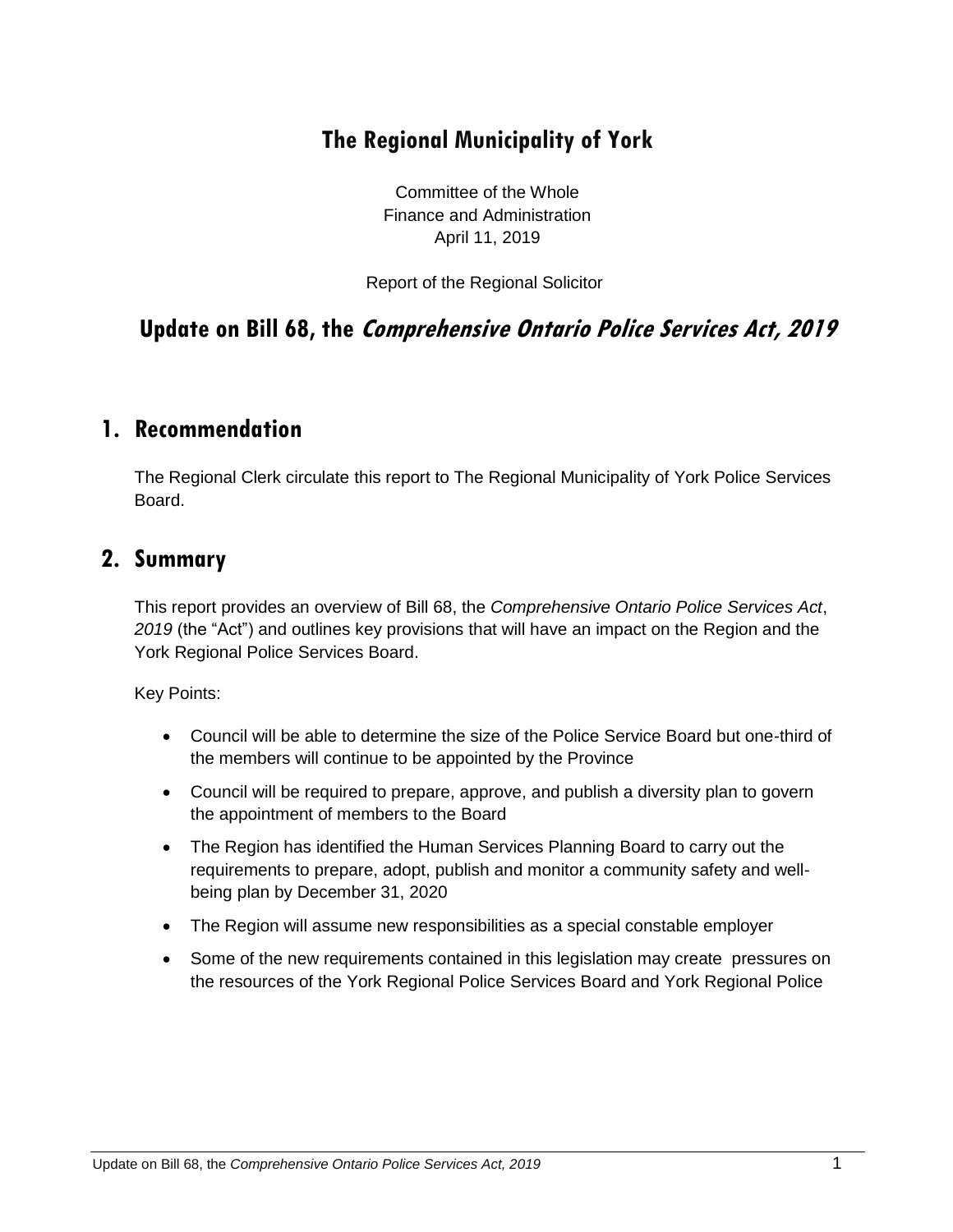# **3. Background**

### **Bill 175, the Safer Ontario Act, <sup>2018</sup> was not proclaimed and has been replaced by Bill 68, the Comprehensive Ontario Police Services Act, 2019**

As reported to Council on [May 17, 2018,](https://www.york.ca/wps/wcm/connect/yorkpublic/7379efff-6099-4d5f-8a08-def3079e2bc4/may+10+bill+175+ex.pdf?MOD=AJPERES) Bill 175, the *Safer Ontario Act*, was introduced in late 2017 and received Royal Assent on March 8, 2018; however, a majority of its provisions were never proclaimed into force. Bill 175 would have represented the most comprehensive amendments to policing legislation since 1990.

Immediately following the provincial election in June 2018, the new government suspended the implementation of Bill 175, and announced plans to review the legislation. Consultations on the legislation were conducted with select stakeholders during a brief period in fall 2018.

# **Bill 68, the Comprehensive Ontario Police Services Act, 2019 received Royal Assent on March 26, 2019**

The government introduced Bill 68, the *Comprehensive Ontario Police Services Act, 2019* on February 19, 2019 for First Reading and the Legislature referred it to the Standing Committee on Justice Policy on February 28, 2019. Only one day of hearings was held on March 7<sup>th</sup> and written submissions were due the same day. The legislation received Royal Assent on March 26, 2019.

Bill 68 repeals and replaces the legislation enacted by Bill 175 including the *Police Services Act, 2018* and the *Ontario Special Investigations Unit Act, 2018*. The bill also repeals the *Policing Oversight Act*, 2018 and the *Ontario Policing Discipline Tribunal Act*, 2018. It enacts the *Community Safety and Policing Act, 2019* and the *Special Investigations Unit Act, 2019,* and carries forward the creation of the Inspector General of Policing as a new oversight body.

### **The goal of the Bill 68 is to enhance oversight, and improve governance, training, and transparency of policing in Ontario**

The new police oversight provisions respond to Justice Tulloch's recommendations in the Report of the Independent Police Oversight Review (2017).

Many of the changes to police governance and oversight, as well as obligations for boards and municipalities introduced in Bill 175 were carried forward into Bill 68. This report highlights many of the key impacts of the new legislation for the Region and the York Regional Police Services Board.

The Association of Municipalities of Ontario (AMO) provided a submission to the Standing Committee on Justice Policy advocating for a reduction in obligations on municipalities and the consequential financial burdens imposed.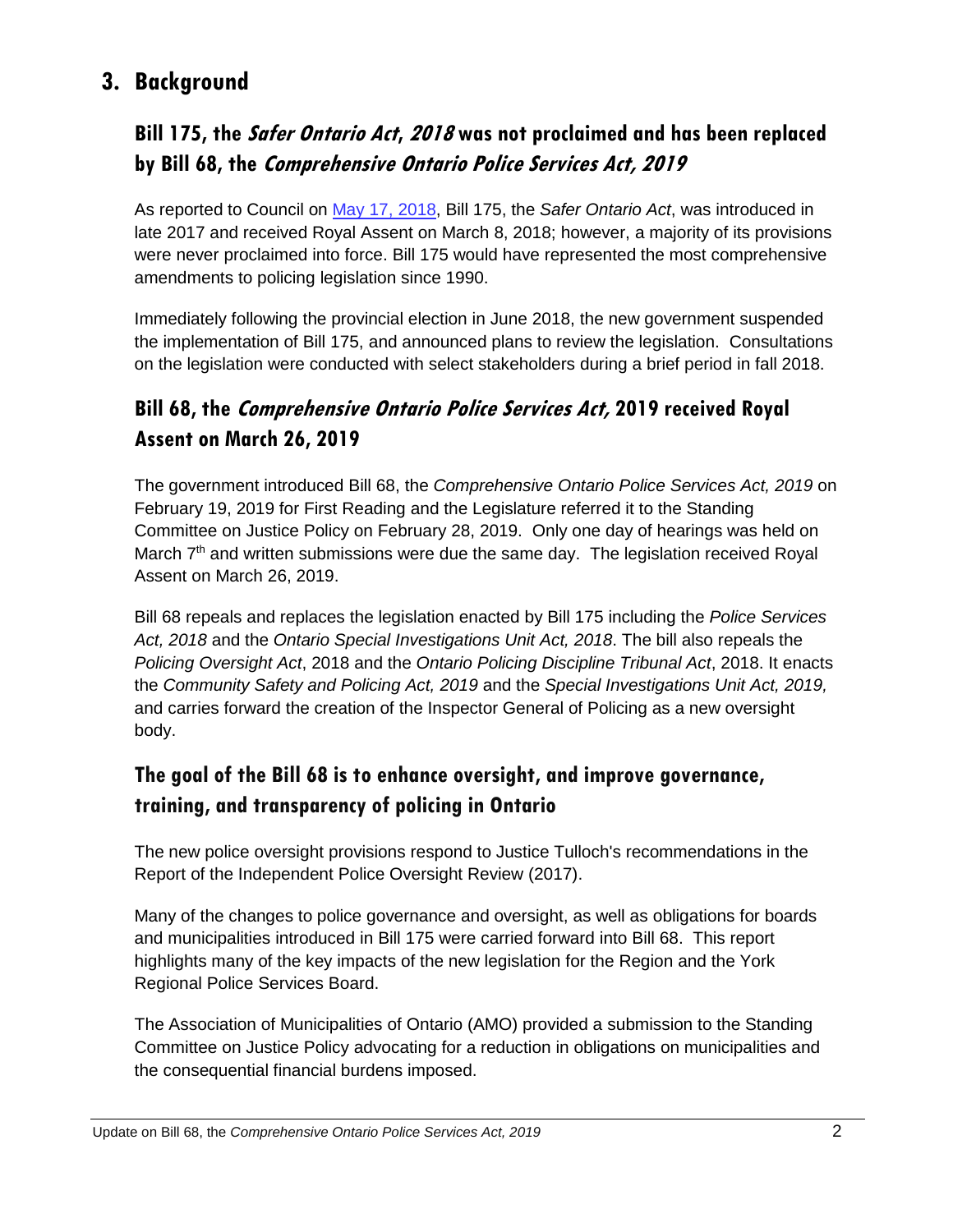The Emergency Services Steering Committee (ESSC) along with other employer groups also provided submissions to the Standing Committee. ESSC noted that despite extensive advocacy and years of consultation on the need to modernize policing, Bill 68 does little to provide opportunity for increased efficiency in the delivery of police services, and it provides no relief to the financial burden on taxpayers to sustain municipal police services.

# **The majority of the provisions in the Comprehensive Ontario Police Services Act, <sup>2019</sup> will not come into force until Proclamation**

The majority of the substantive amendments to the *Police Services Act* set out in Bill 68 will come into force on dates to be proclaimed by the Lieutenant Governor. As of the date of this report, proclamation dates had not been determined.

# **4. Analysis**

# **Several changes introduced in the Community Safety and Policing Act, <sup>2019</sup> and related statutes will have a direct impact on the Region, the York Regional Police Services Board and York Regional Police**

The most significant impact of the new legislation for the Region, as a municipality, will come from changes with respect to the composition of police services boards and the appointment of members including the requirement for a diversity plan, and the requirements for Community Safety and Well-Being Planning which have been carried forward from Bill 175.

The most significant changes for the York Regional Police Services Board (the "Board") and York Regional Police will come from the changes in police governance and oversight. Impacts on the Board and police service will be reported to the Board at a future meeting.

#### **Council will be able to determine the size of the Board but the Province will continue to appoint over one-third of the members**

Under the *Police Services Act, 1990,* the size of municipal police service boards is determined by population. The Board is currently composed of seven members: three appointees from the Minister of Community Safety and Correctional Services; the Regional Chair and two members of Council; and one citizen appointed by Council. Changes to the composition of the Board currently require approval of the Lieutenant Governor in Council.

Under the *Community Safety and Policing Act*, *2019* police service boards will be composed of five members unless the municipal council passes a resolution to change the number. Council will be able to set the size of the Board at five, seven or nine members. Regardless of the size of the Board, the ratio of Provincial appointees would remain the same with the Province appointing over one-third of the members.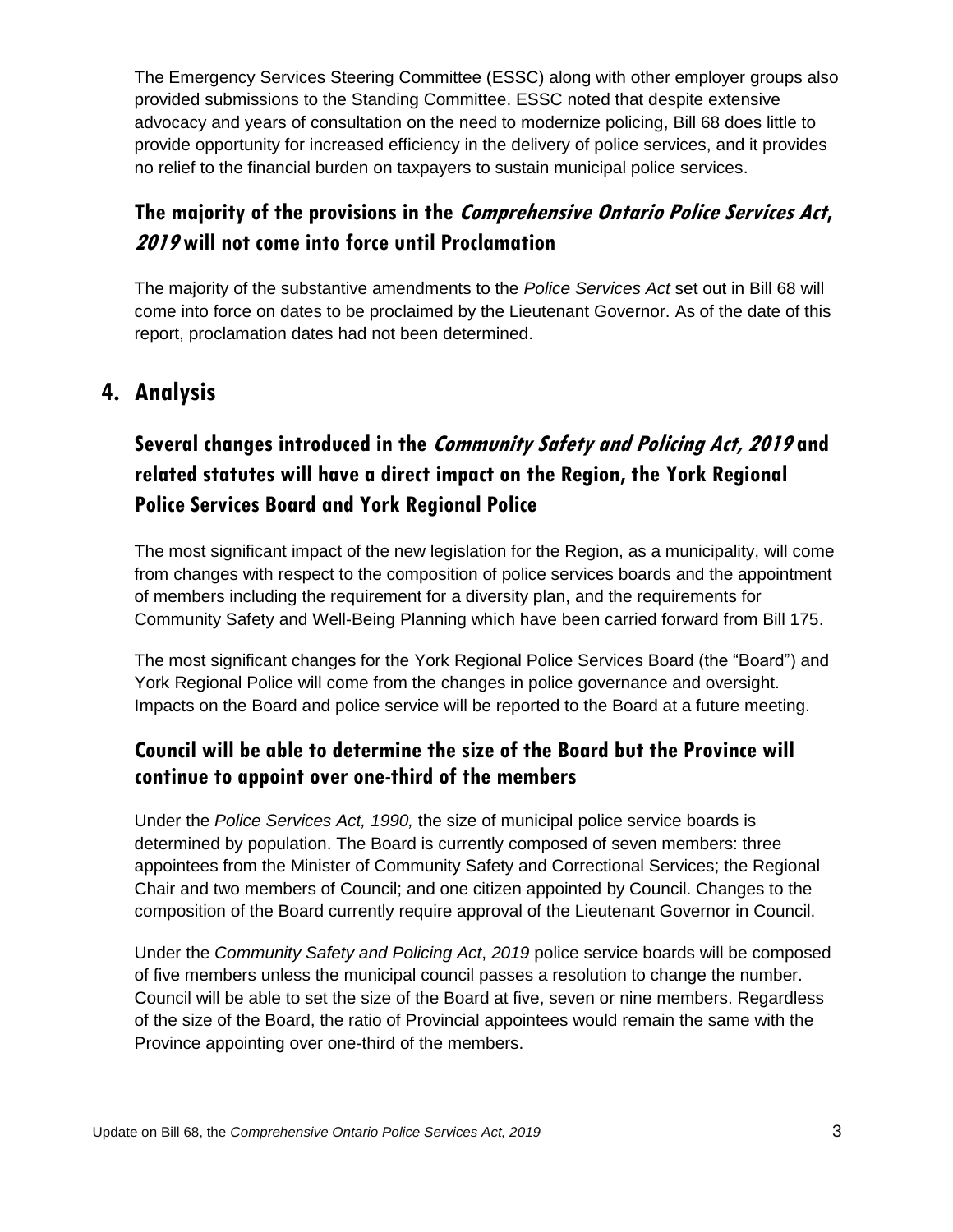The new legislation also introduces a number of terminology changes. "Police services" is replaced with the term "policing" and "police services board" is replaced with "police service board." This will require a change in the name of the Board.

#### **Council will be required to prepare and approve a diversity plan to govern the appointment of members to the Board**

The *Community Safety and Policing Act*, *2019* requires that each municipal Council prepare and, by resolution, approve a diversity plan to ensure that members of the board appointed by Council are representative of the population of the municipality. This requirement will not only impact the appointments to the Board by Council but may also influence Council's decision on the size of the Board.

While the effective date of this provision is not known at this time, the diversity plan must be approved no later than twelve months after this provision is proclaimed into force. The Act does not provide guidance on the contents of the diversity plan but forthcoming regulations will set out requirements for reporting and publishing the plan. Council will also be required to review and publish the plan at least once every four years.

A municipality will also have the obligation to take reasonable steps to promote the availability of appointments to demographics that have been historically underrepresented on police services boards if it is reasonably foreseeable that there will be a need for a new appointment.

The Act will require that in appointing or reappointing a member to the Board, any appointing person or body shall consider:

- The need to ensure that the police service board is representative of the area it serves, having regard for the diversity of the population;
- The need for the board to have members with prescribed competencies; and
- Any applicable diversity plan

It is not entirely clear that the Minister, in appointing one-third of the members, will be required to adhere to the municipality's diversity plan. The Minister will be required to promote vacancies on boards to demographic groups that have been historically underrepresented on boards and to report on such efforts on an annual basis.

#### **Council must adopt a Community Safety and Well-being Plan by December 31, 2020**

On [March 29, 2018,](https://www.york.ca/wps/wcm/connect/yorkpublic/81eedc61-ed07-4529-b1bb-6946100415da/mar+1+bill+175+ex.pdf?MOD=AJPERES) staff reported to Council on the requirement to establish a Community Safety and Well-being Plan. The report notes that Council will be required to prepare and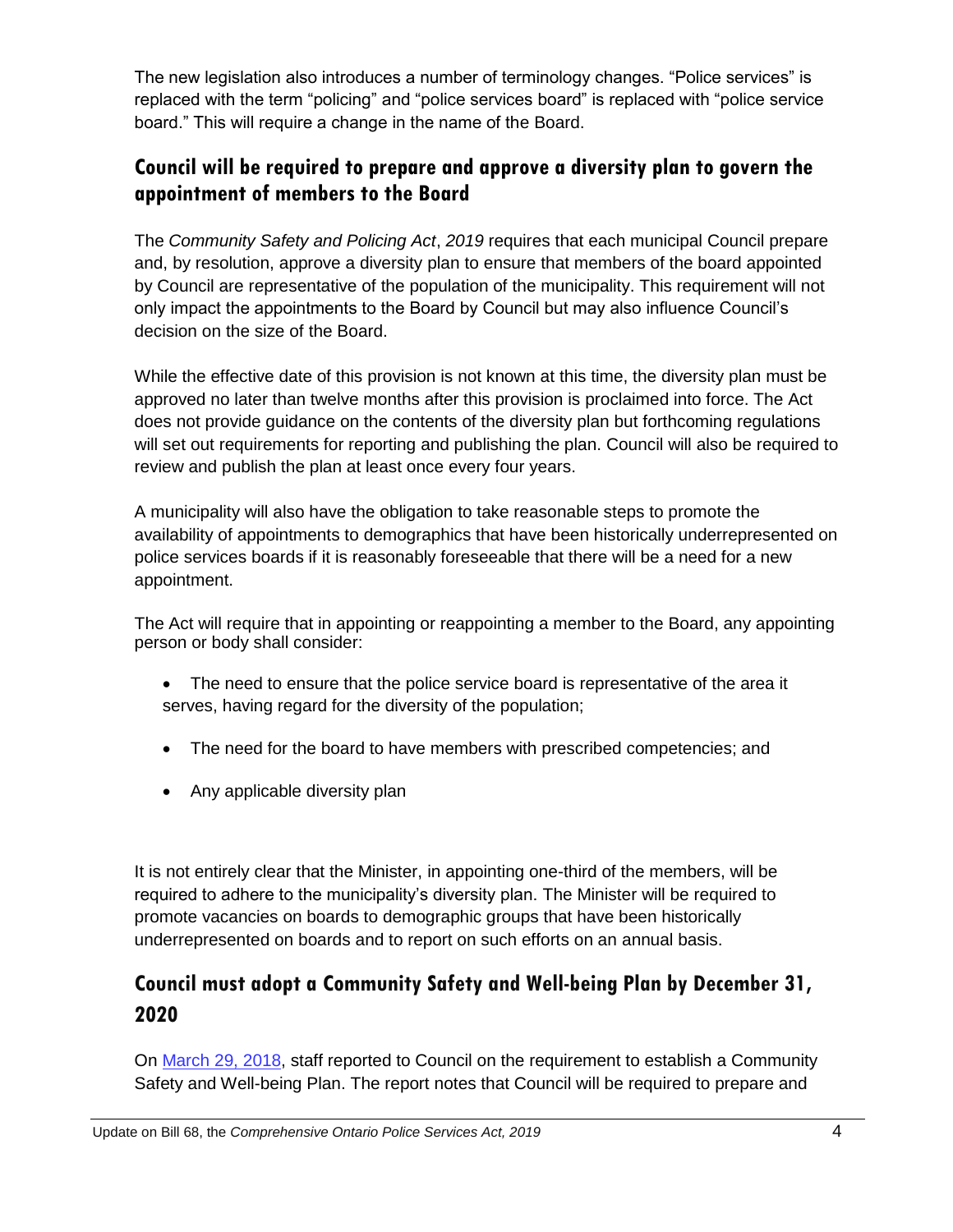adopt by resolution a Community Safety and Well-being plan within two years of the day on which this section comes into force. This section came into force on January 1, 2019 and therefore the first plan must be adopted by December 31, 2020.

Council will also be required to establish an advisory committee comprised of representatives as set out in the Act. Staff have identified the Human Service Planning Board of York Region as the body that is most suited to take on this additional mandate as there are a number of sectors already represented. On [June 28, 2018,](https://www.york.ca/wps/wcm/connect/yorkpublic/e9513feb-c6ad-4586-8c44-f982ba6d3ab4/jun+7+human+ex.pdf?MOD=AJPERES) Council approved the Human Services Planning Board of York Region's revised Terms of Reference and expanded mandate to act as the Advisory Committee to Council for the preparation of a Community Safety and Wellbeing Plan. On [February 28, 2019,](https://yorkpublishing.escribemeetings.com/filestream.ashx?DocumentId=3409) Council approved the appointments to the Human Services Planning Board. The approved appointments are in compliance with the requirements of the *Community Safety and Policing Act*, 2019, including the added requirement for local police service participation. Council will also be required to review and publish the plan on a time period to be prescribed.

One notable change in Bill 68 is the addition of the Chief of Police to the list of required participants on the advisory committee. The Region has already appointed the Chief to the Human Services Planning Board.

#### **The Region will assume new responsibilities as a special constable employer**

York Region Transit currently employs twenty special constables. Oversight of special constables is subject to a Joint Services Agreement with the Board. Special constables are currently appointed by the Board subject to approval by the Minister of Community Safety and Correctional Services.

Under the *Community Safety and Policing Act*, *2019*, the Region will become a "special constable employer" subject to the approval of the Ministry. The Board will continue to appoint special constables who are employed by York Regional Police and for other special constable employers, including the Region. Such appointments will no longer be subject to Ministry approval. As such, the Board will assume some of the responsibilities of the Ministry.

While there will be minimal impact on the process for appointing special constables, the Region will assume certain duties established and prescribed in the Act as a special constable employer, including the obligation to investigate misconduct by special constables.

The Minister may suspend or terminate the authorization to employ special constables, including a failure to take appropriate action against a special constable employee who may have contravened the Act or the regulations. The Region may also face penalties as a special constable employer if a special constable is held out as a police officer.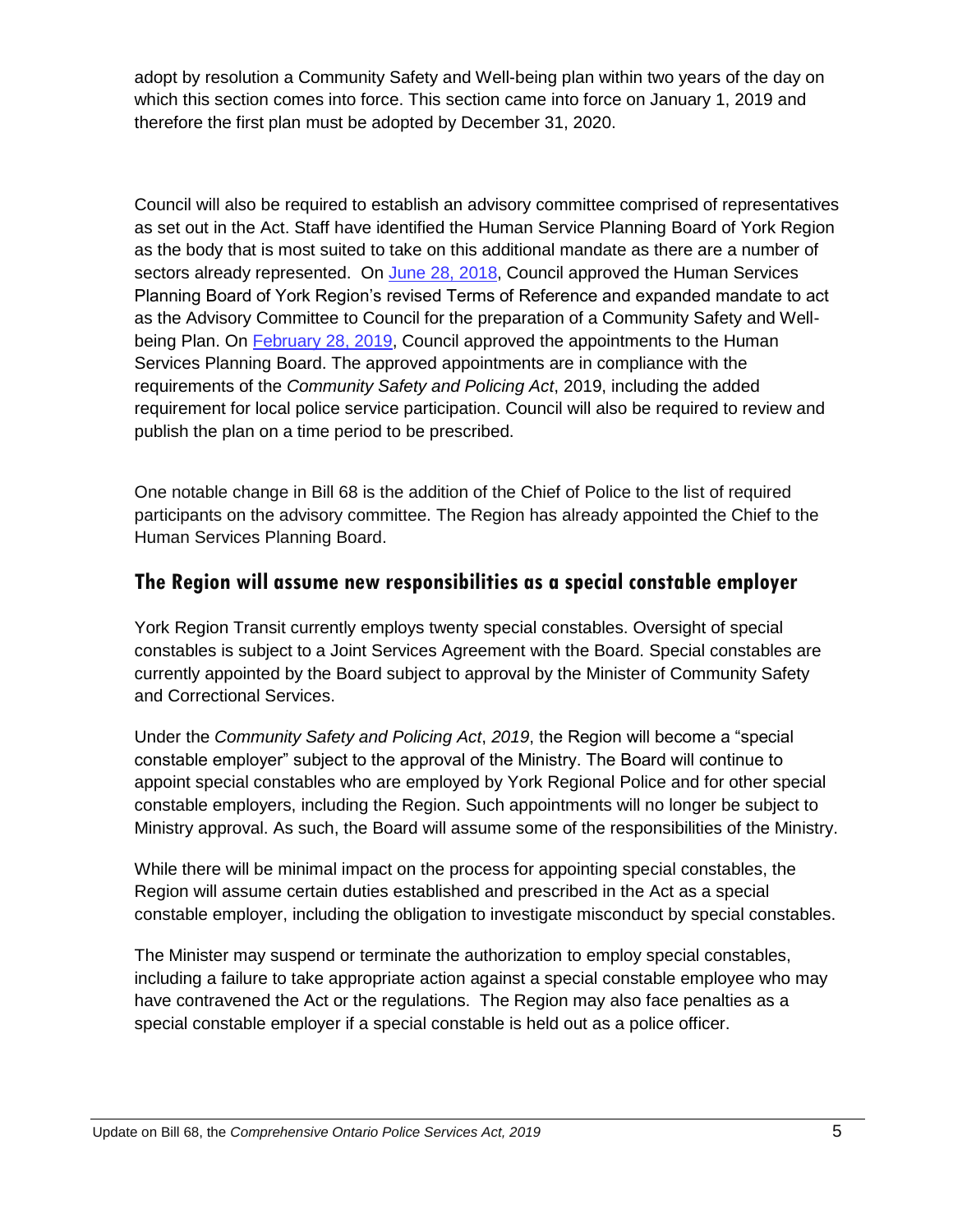### **Under Bill 68 special constables will not fall within the mandate of the Special Investigations Unit**

Prior to Bill 175, special constables did not fall under the mandate of the Special Investigations Unit. Bill 175 amended the jurisdiction of the SIU to bring special constables, including special constables employed by the Region, under Special Investigations Unit oversight.

Bill 68 reverses this change for most special constables in the Province. Special constables employed by York Region Transit will not be subject to Special Investigation Unit's oversight under the new legislation. This change is widely supported by special constable employers and police services.

### **The proposed legislation introduces enhanced requirements for strategic planning by police services boards**

Under existing legislation the Board is required to generally determine, after consultation with the Chief of Police, objectives and priorities with respect to police services in the municipality. Currently, a multi-year business plan is prepared setting out the goals and objectives of the police services.

The *Community Safety and Policing Act*, *2019* includes specific requirements for strategic and business planning requirements of police service boards that are more prescriptive. The Board will be required to develop a strategic plan for policing that outlines a prescribed series of quantitative and qualitative performance objectives and indicators for policing outcomes. This strategic plan is to be prepared in consultation with the Chief of Police and Council, as well as groups representing diverse communities, school boards, Band Councils and other prescribed persons, organizations or groups within the Board's area of policing responsibility.

The Board will need to determine, in consultation with the Chief of Police, how best to carry out this function. While the process of strategic and business planning may not differ from the existing format, the Board will likely be required to have an increased level of participation and representation in this process which could have an impact on its resources.

# **The Community Safety and Policing Act, 2019 maintains new mandatory training requirements introduced in Bill 175**

Currently, police service boards are required to ensure that its members undergo any training that the Minister may require. The *Community Safety and Policing Act*, *2019* mandates more prescriptive training requirements including training on human rights, systemic racism, diversity and Indigenous training for new police officers, new special constables, and police service board members.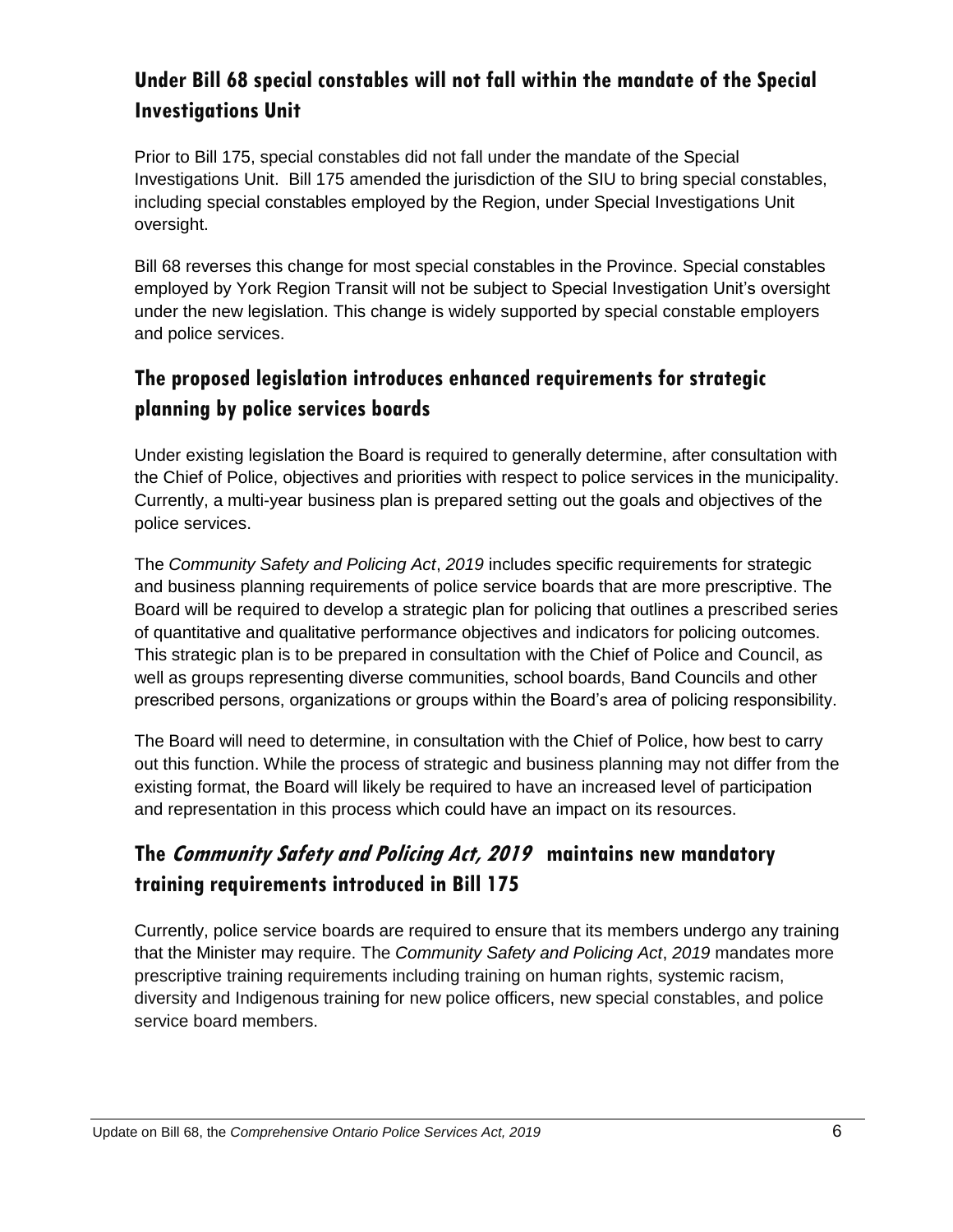Board members will be required to successfully complete basic training on roles and responsibilities before exercising powers and performing duties. Failure to do so will disqualify members from serving on the Board

# **Bill 68 adopts many of the recommendations of Justice Tulloch's Report of the Independent Police Oversight Review (2017) to enhance police oversight and improve fairness and transparency**

In 2016, the government issued an Order-in-Council directing an independent review of Ontario's three civilian police oversight bodies: the Special Investigations Unit (SIU), the Office of the Independent Police Review Director (OIPRD), and the Ontario Civilian Police Commission (OCPC). The purpose of the review was to provide recommendations to improve transparency, accountability, and effectiveness of those oversight bodies. Justice Michael Tulloch conducted the review and released his report and recommendations in March 2017. Many of the recommendations pertaining to police oversight were adopted in Bill 175 and have been carried forward in Bill 68.

The proposed legislation would transform the Office of the Independent Police Review Director into the Law Enforcement Complaints Agency (LECA). Its responsibilities would include:

- Receiving and screening public complaints involving police officers and forwarding complaints about members of a board to the Inspector General
- Assigning complaints for investigation relating to police officers to a police service (of the officer or alternate) or an agency investigator
- Requiring anyone required to investigate (e.g., Chief of Police) to explain delays in the completion of an investigation after 120 days and every 30 days thereafter.

Bill 68 also includes changes to the mandate and scope of the Special Investigations Unit. To further enhance oversight and civilian governance, Bill 68 strengthens the role of the Inspector General of Policing, introduced by Bill 175, to monitor, inspect and ensure compliance with the Act.

# **5. Financial**

The Board's resources may be impacted by requirements for increased involvement and accountability for strategic planning, community safety planning, diversity planning and mandatory training requirements. Any impact on the Board's budget or that of York Regional Police beyond the approved 2019 budget will be reported to the Board in a subsequent report.

The Region will incur costs associated with the preparation of a diversity plan, a Community Safety and Well-being Plan, and support of the advisory committee. The nature of any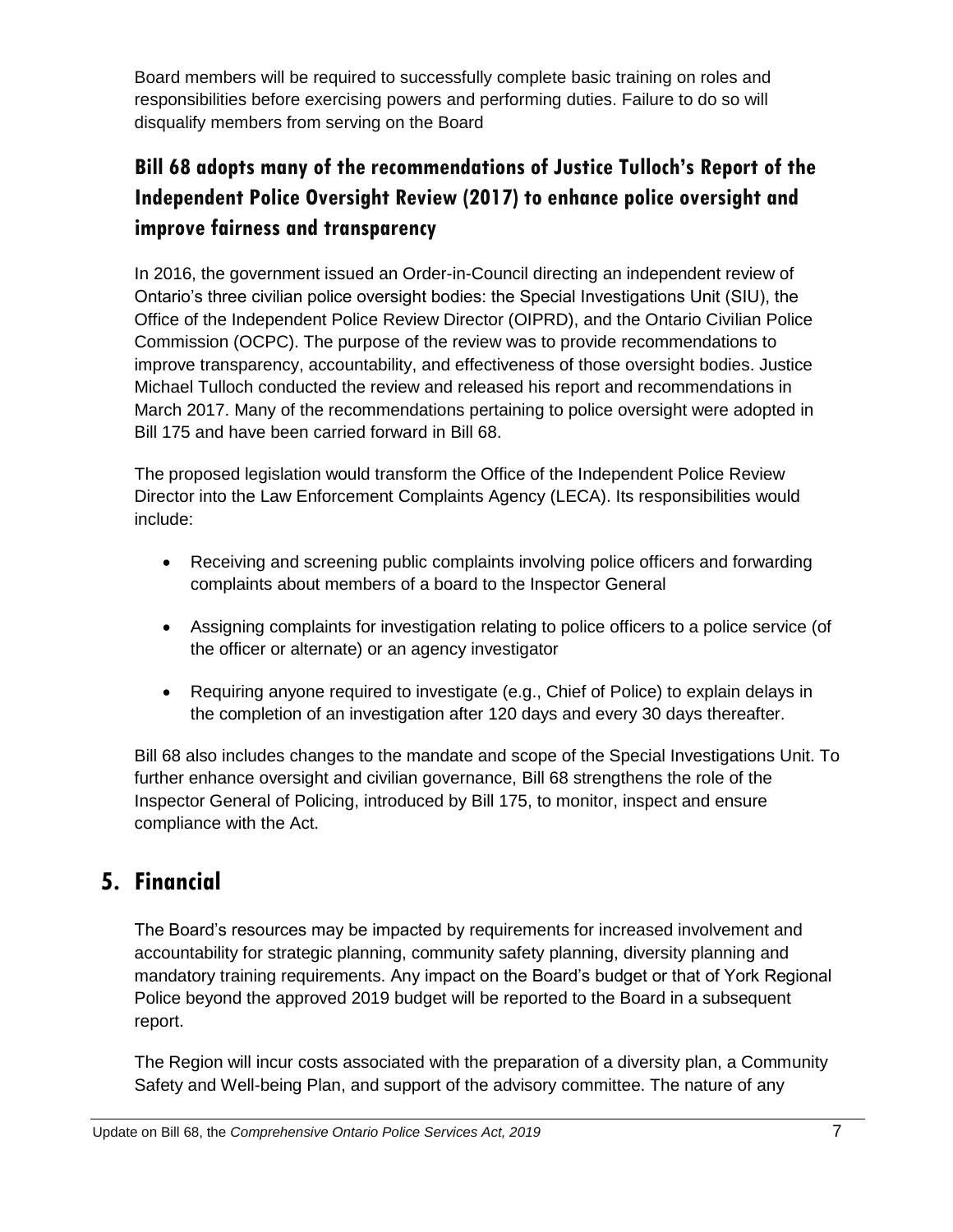additional costs cannot be determined at this time. There is no provincial funding to support the development or implementation of the Community Safety and Well-being Plans. The 2019 approved Community and Health Services budget includes an annual cost of \$273,295 for two staff resources to lead, coordinate development of, monitor and report on the Community Safety and Well-being Plan. This will involve consultations with the Advisory Committee, York Regional Police, community organizations, the public, government agencies and local municipalities to identify risks and mitigation strategies, and meet provincial reporting requirements. These positions are funded through the Tax Levy.

### **AMO continues to advocate for funding to support municipalities and police services boards in meeting obligations under new legislation**

AMO continues to advocate for funding to support municipalities in meeting obligations under the new legislation, including making submissions to the Standing Committee on Justice Policy seeking changes to Bill 68 to permit civilianization of certain functions to help reduce the costs of policing and ensure that police officers are focused on critical public safety functions. AMO also called on the government to limit the scope of community safety and well-being planning obligations to allow for appropriate response to local needs, and they asked for clarification of requirements for policing of waterways to avoid unnecessary duplication in areas policed by the Ontario Provincial Police.

Staff will continue to support AMO's advocacy for funding commensurate with the additional obligations included in the legislation

#### **Bill 68 will also impact the operations of York Regional Police**

While the financial implications of Bill 68 cannot be determined at this time, the changes on how policing is provided under the *Community Safety and Policing Act*, *2019*, may, in future years, have a financial impact on the operations of the police service which may, in turn, be reflected in the operating budget and reported accordingly.

# **6. Local Impact**

Creating safe, complete and healthy communities represents a common goal for local municipalities and Community Safety and Well-being Plans. These Plans will help to ensure that risks to community safety in areas such as mental health, addiction, homelessness and housing concerns are addressed without the use of emergency resources. Local municipalities within the Region are not required to establish a Plan but they will be a key part of the Region's Plan and advisory committee.